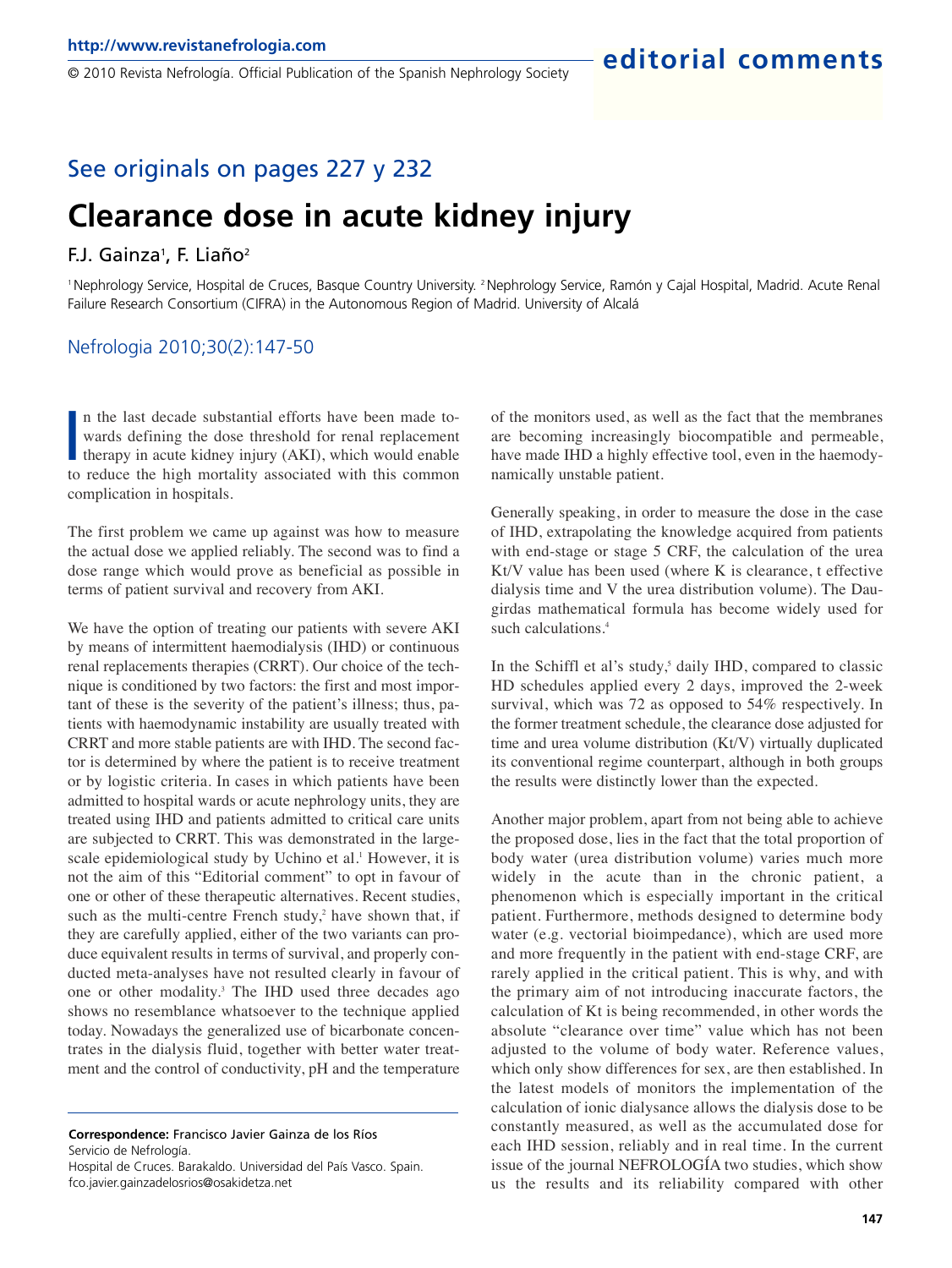## **editorial comments**

calculations, have been published.<sup>6,7</sup> Beforehand<sup>8,9</sup> another two studies of excellent design had laid the groundwork for these two studies. The first study<sup>6</sup> includes an evaluation of Kt by ionic dialysance and demonstrates an optimal correlation without significant differences in the values obtained with respect to the reference methods. In this study an evaluation of the difference in the dose obtained in relation to the prescribed dose was not included, but the authors obtained a Kt value which was lower than values which are taken as standard in patients with end-stage CRF.

The second study<sup>7</sup> reaches the conclusion that the measurement of dialysis dose by means of Kt identified a greater number of inadequate sessions than the standard  $Kt/V_{\text{UPFA}}$ method, these accounting for a total of 71 compared to 31% of those detected using the classical method.

It is true that when we introduce weight and urea distribution volume (nearly always unknown in patients who are critical), we may apply an inaccurate value, but it is also evident that, when we establish absolute values for males (45-50L) and females (40-45L), we are making a simplification which is very likely to be exaggerated. A patient weighing 50kg is in no way comparable to one who weighs 120kg so, in our opinion, it would be more sensible to establish scales or intervals which could correct these discrepancies.

The calculation of clearance values in CRRT is simpler. If we concentrate exclusively on measuring the elimination of small molecules (the simplest example of which is urea), we can adjust clearance to the volume of effluent, albeit plasma ultrafiltrate (haemofiltration), dialysis fluid (haemodialysis) or a mixture of both (continuous haemodiafiltration). The flows permitted for the dialysis liquid by CRRT monitors virtually manage to equate the concentration of the effluent output with that of the patient, so that clearance  $(K_{\text{D}})$  will be the same as the dialysis flow  $(Q_p)$ . The same is true regarding the ultrafiltrate volume  $(K_F = Q_F)$ , where the sieving coefficient (S) will be the unit for small molecules and will gradually decrease as the Einstein's molecular radius increase. The *cut off* point will depend very much on how the membrane is designed and on how its pore sizes are distributed. However, we need to remember that continuous techniques are not entirely so, given that their application involves interruptions,<sup>10</sup> owing to problems with blood clots in the circuit or times when the treatment is not effective (*bypass)* because of the need for intervention on the part of nursing personnel (e.g. the changing of bags, emptying of effluent), as well as times in which the patient is disconnected from the circuit in order to perform surgical interventions or radiological explorations. Occasions when the dialysis machine demands the attention of nursing personnel with alarms, which can sometimes be quite irritating, are relatively frequent (figure 1). Consequently, we need to programme a longer regime than we really think will be needed.



**Figure 1.** Example of how irritating the alarms of continuous technique monitors can be - Result of the reaction of a relative who decided to curtail the persistent sound of monitors by punching the screen.

In their classic study Ronco et al<sup>11</sup> analysed survival 14 days after finalizing haemofiltration, using a polysulfone membrane with replacement fluids in post-dilution containing lactate with 20, 35 and  $45ml \cdot kg^{-1} \cdot h^{-1}$ , and a survival rate of 41, 57 and 58%, respectively, was obtained. In this way, an ultrafiltrate "magic figure" (convection) of  $35ml \cdot kg^{-1} \cdot h^{-1}$  was obtained. After this level haemofiltration was defined as "high volume". However, this single centre study included a small proportion of patients with sepsis (11 to 14% in randomized groups), a percentage which was lower than that of other studies with similar characteristics, and the analysis of this subgroup of patients was not statistically or clinically significant when the *hazards ratio* was applied. The view that convection at these levels, and even at much higher levels (defended by certain influential research groups), could eliminate mediators of the inflammatory cascade and/or modulate unfavourable responses was consolidated, inclining the balance in favour of the patient.

In the study by Saudan et al<sup>12</sup> an increase in survival was demonstrated when diffusion (CVVHDF) was added to a normal dose of ultrafiltrate (not high volume) and it was concluded that survival improved, no longer as a result of convection but of the clearance dose for small molecules. The study was well designed and included over 100 patients in each randomized group (206 in total).

It is worth stressing that in CRRT we use highly permeable membranes, so that, although we only work in the context of dialysis (without haemofiltration), with transmembrane pressures (TMP) close to zero a convective clearance effect will be added to the diffusive clearance. The first is produced as a result of the interplay of pressures within the dialyser cartridge: when blood enters the dialyser, it does so at a pressure which is higher than that of the dialytic compartment so that internal filtration occurs and, when it is expelled from the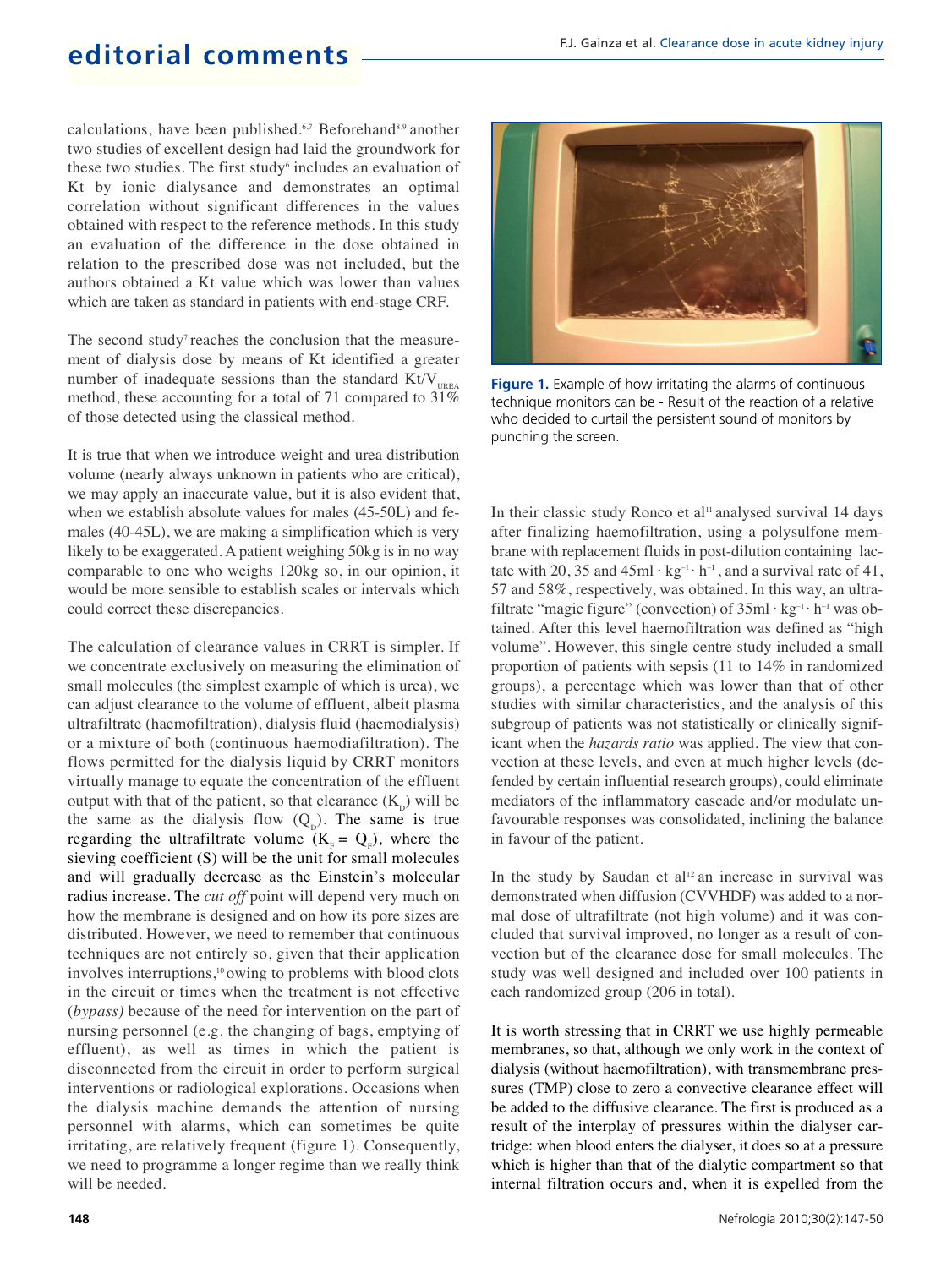dialyser, the opposite takes place and retrofiltration occurs. As a result, we can obtain up to 30ml/min of convective clearance, which is not directly controlled when the treatment regime is prescribed.<sup>13</sup> The principle is the same as the one which is being used to eliminate light chains in the treatment of myeloma kidney.14,15 An *in vitro* study has demonstrated that the clearance of medium-sized molecules in CRRT can be the same with haemofiltration as with dialysis and it can even be better when filters with a small surface area are employed, a phenomenon which has been partly attributed to the internal polarization of the proteins that block membrane pores during ultrafiltration, which impedes the elimination of medium-sized molecules.<sup>16</sup>

Two large multi-centre studies have attempted to determine with some degree of accuracy an optimal dose for the treatment of the AKI patient. The American study, known by its acronym ATN,<sup>17</sup> did not manage to demonstrate advantages at higher doses (20 as opposed to  $35ml \cdot kg^{-1} \cdot h^{-1}$  in CRRT with haemodiafiltration or with IHD, applying 3 compared to 6 sessions per week), selecting one or other technique, depending on the haemodynamic stability of the patient. In other words, continuous techniques were used for unstable patients and intermittent techniques for more stable patients (severity score on the SOFA cardiovascular scale of 3 or 4 points for CRRT and less than 3 for IHD). This has already been refuted by different groups, including the Spanish group, which recommends a dynamic approach that constantly adjusts the dose, depending on the condition of the patient.<sup>18</sup>

More recently the Australian-New Zealand study, RENAL,<sup>19</sup> concluded. In this study 60 and 90-day survival rates were identical if a standard dose was applied  $(25ml \cdot kg^{-1} \cdot h^{-1})$ rather than an intensive dose  $(40ml \cdot kg^{-1} \cdot 1)$ , both using haemodiafiltration in a  $Q_{D}$ : $Q_{F}$  proportion of 1:1 and with postdilution replacement. As well as CRRT being indicated, owing to acute kidney injury (AKI), the inclusion criteria for patients consisted of at least one of the following: oliguria (diuresis less than 100 ml during a period of 6 hours) with a lack of response to resuscitation measures using serums, serum potassium levels higher than 6.5mmol/l, significant acidaemia (pH less than 7.2), plasma urea nitrogen levels (BUN) higher than 70mg/dl (25mmol/l), serum creatinine levels higher than  $3.4 \text{mg/dl}$  ( $> 300 \mu \text{mol/l}$ ) or clinically significant oedemas (e.g. lung oedema) and over 700 patients were included in each group (total 1,464 patients). Survival was the same for both groups. The group which received highly intense treatment exhibited more cases of hypophosphataemia, which is why they insist on the idea of avoiding problems caused by excessive dosage, which ties in with the recently coined concept of "dialtrauma".<sup>20</sup>

In conclusion, with respect to the treatment dose in AKI patients, we believe that it is better to measure the dose than not to measure it, but that, in terms of quantity, more is not necessarily better. As we advance in our search for the ideal minimum dose, we need to concentrate on good clinical practice, using great care and common sense, and adapting ourselves to the context and the technological, human and economic resources at our disposal. Intuitively, we are led to think that during the initial phases of multi-organ failure more doses are needed than during phases of recovery or immunological paralysis. However, as we understand it, this question still remains unanswered.

#### **REFERENCES**

- 1. Uchino S, Kellum JA, Bellomo R, Doig GS, Morimatsu H, Morgera S, et al. Acute renal failure in critically ill patients. A multinational, multicenter study. JAMA 2005;294:813-8.
- 2. Vinsonneau C, Camus C, Combes A, et al. Continuous venovenous haemodiafiltration versus intermittent haemodialysis for acute renal failure in patients with multiple-organ dysfunction syndrome: a multicentre randomised trial. Lancet 2006;368:379-85.
- 3. Kellum J, Angus DC, Johnson JP, et al. Continuous versus intermittent renal replacement therapy: a meta-analysis. Intensive Care Med 2002;28:29-37.
- 4. Daugirdas JT, Schneditz D. Overestimation of hemodialysis dose depends on dialysis efficiency by regional blood flow but not by conventional two pool urea kinetic analysis. ASAIO J 1995;41:M719- M724.
- 5. Schiffl H, Lang SM, Fischer R. Daily hemodialysis and the outcome of acute renal failure. N Engl J Med 2002;346(5):305-10.
- 6. Rosa Díez GJ, Pablo Bevione P, Crucelegui MS, Bratti G, Bonfanti W, Varela F, et al. Measuring Kt by ionic dialysance is a useful tool for assessing dialysis dose in critical patients Nefrologia 2010;30(2):227- 31.
- 7. Serra Cabañas N, Barros Freiría X, Garro Martínez J, Blasco Pelícano M, Maduell Canal F, Torras Rabasa A, et al. Dialysis dose measurements of Kt by ionic dialisance reveals less dialysis adequacy than the Kt/VUREA based method in critically ill patients with acute renal failure. Nefrologia 2010;30(2):232-5 .
- 8. Evanson JA, Ikizler TA, Wingard R, Knights S, Shyr Y, Schulman G, et al. Measurement of the delivery of dialysis in acute renal failure. Kidney Int 1999;55(4):1501-8.
- 9. Ridel C, Osman D, Mercadal L, Anguel N, Petitclerc T, Richard C, et al. Ionic dialysance: a new valid parameter for quantification of dialysis efficiency in acute renal failure? Intensive Care Med 2007;33(3):460-5.
- 10. Uchino S, Fealy N, Baldwin I, Morimatsu, H, Bellomo R. Continuous is not continuous: the incidence and impact of circuit «down-time» on uraemic control during continuous veno-venous haemofiltration. Intensive Care Med 2003;29:575-8.
- 11. Ronco C, Bellomo R, Homel P, et al. Effects of different doses in continuous veno-venous haemofiltration on outcomes of acute renal failure: a prospective randomized trial. Lancet 2000;356:26-30.
- 12. Saudan P, Niederberger M, De Seigneux S, et al. Adding a dialysis dose to continuous hemofiltration increases survival in patients with acute renal failure. Kidney Int 2006;70:1312-7.
- 13. Ward RA. Protein-leaking membranes for hemodialysis: a new class of membranes in search of an application? J Am Soc Nephrol